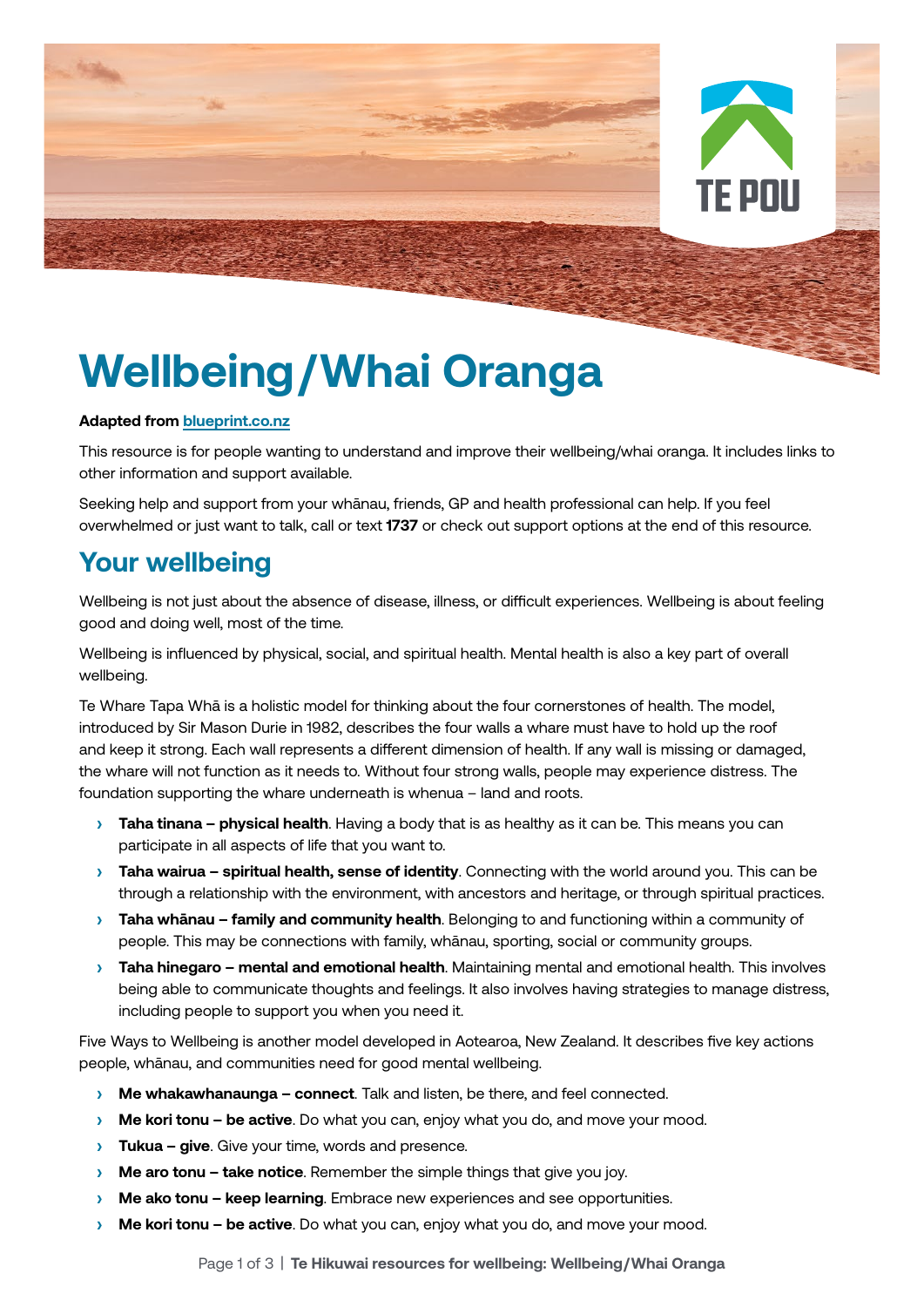

### **Looking after your wellbeing**

Some suggestions on how you can look after and maintain your wellbeing are below. Try adding your own ideas. What can you do to improve your wellbeing? What makes you feel good and gives you a sense of achievement and control?

- **›** Start by doing the things you feel comfortable with.
- **›** Give yourself time to try things and figure out what works for you.
- **›** Take one step at a time. Small changes can have a big impact over time.



Check out the Mental Health Foundation's website for more great ideas at [https://mentalhealth.org.nz/five](https://mentalhealth.org.nz/five-ways-to-wellbeing)[ways-to-wellbeing](https://mentalhealth.org.nz/five-ways-to-wellbeing)